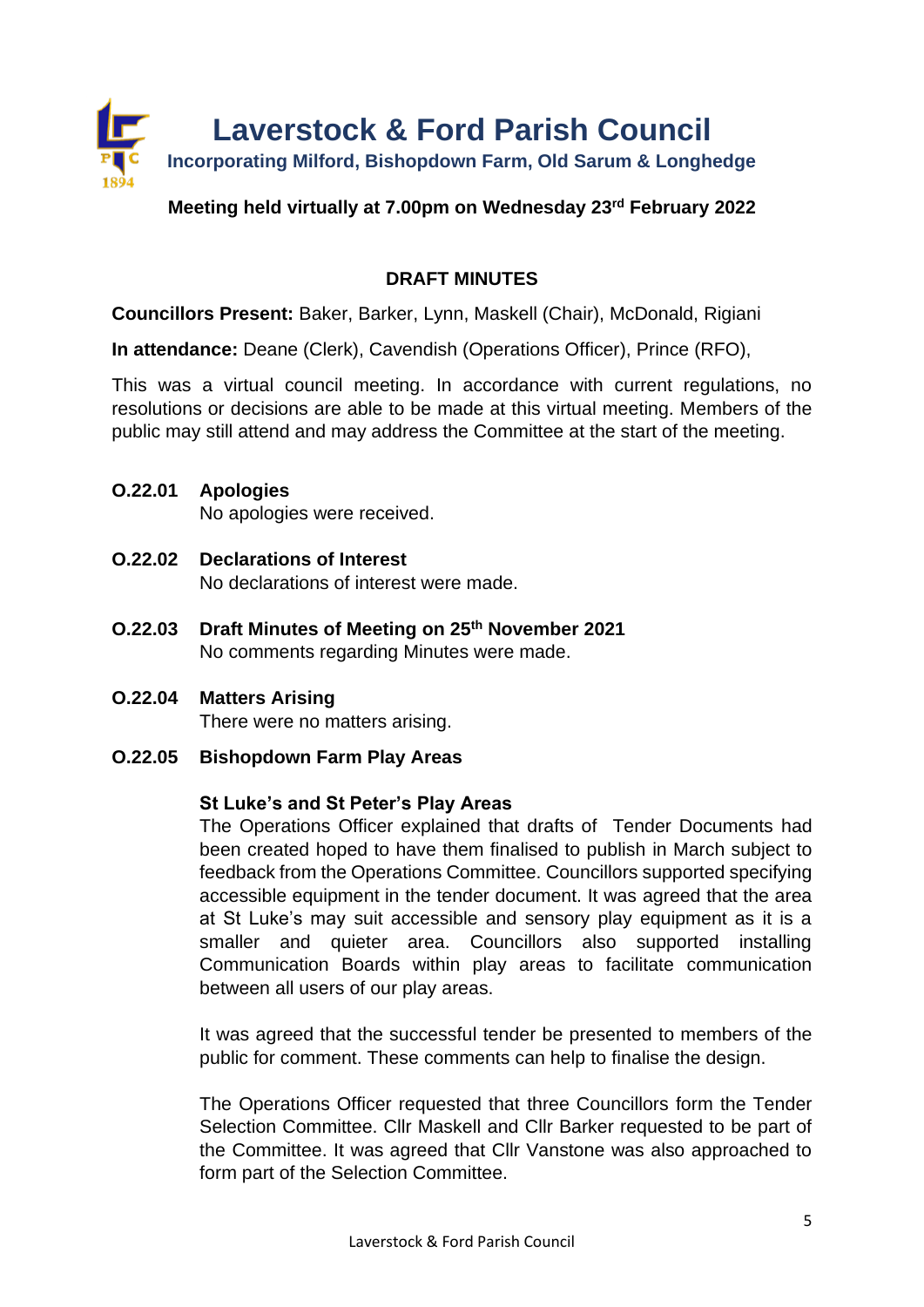# **Drake's Close**

The Operations Officer presented ideas for renewal of the area at Drake's Close. Councillors agreed that the fences were regularly broken to create a desire path from Hampton Park Trail to Drake's Close, it was not advisable to repair any fencing. Officers would therefore investigate reducing the size of the play area and installing fixed equipment. They would also investigate creating a permanent path in the area to allow access to the Hampton Park Trail.

## **O.22.06 CIL Funding**

The Clerk informed Councillors that a sum of £1,150 was required for the noticeboard to be situated at Longhedge which will be taken from the Community Infrastructure Levy funding.

The Operations Officer updated Councillors on the Street Art Project at Old Sarum Skatepark. The application for funding to Southern Area Board to provide had been successful and an award of £1,086.20 had been made. Matched funding will be allocated from the Youth and Adult Offsite Recreation Funding.

# **O.22.07 Environment Policy**

The first draft of the Environment Policy was presented with amendments from Councillors. It was agreed that suggested amendments would be presented at the next Full Council Meeting. Cllr Baker proposed to include the aim to be carbon neutral by 2030 within Scope 1 and 2.

If the Policy is approved, an Action Plan will be created to set out how the aims within the Policy will be met. It was suggested that the group creating the Action Plan should be made up of staff, councillors and members of community.

### **O.22.08 Youth and Adult Offsite Recreation Funding**

The Operations Officer raised concerns about siting a Multi Use Games Area (MUGA) at Norman Drive and the potential for anti-social behaviour experienced at the Skatepark and The Green. The RFO believed that the archaeological survey wouldn't hinder development at Norman Drive.

It was agreed that staff would investigate both installing MUGA at Norman Drive and the extension of proposed changing rooms at the Longhedge Football Pitch to provide options.

### **O.22.09 Memorial Policy**

The Operations Officer updated Councillors on work being carried out by the Communication and Community Engagement Committee to create a Memorial Policy. It had been requested that a member of the Operations